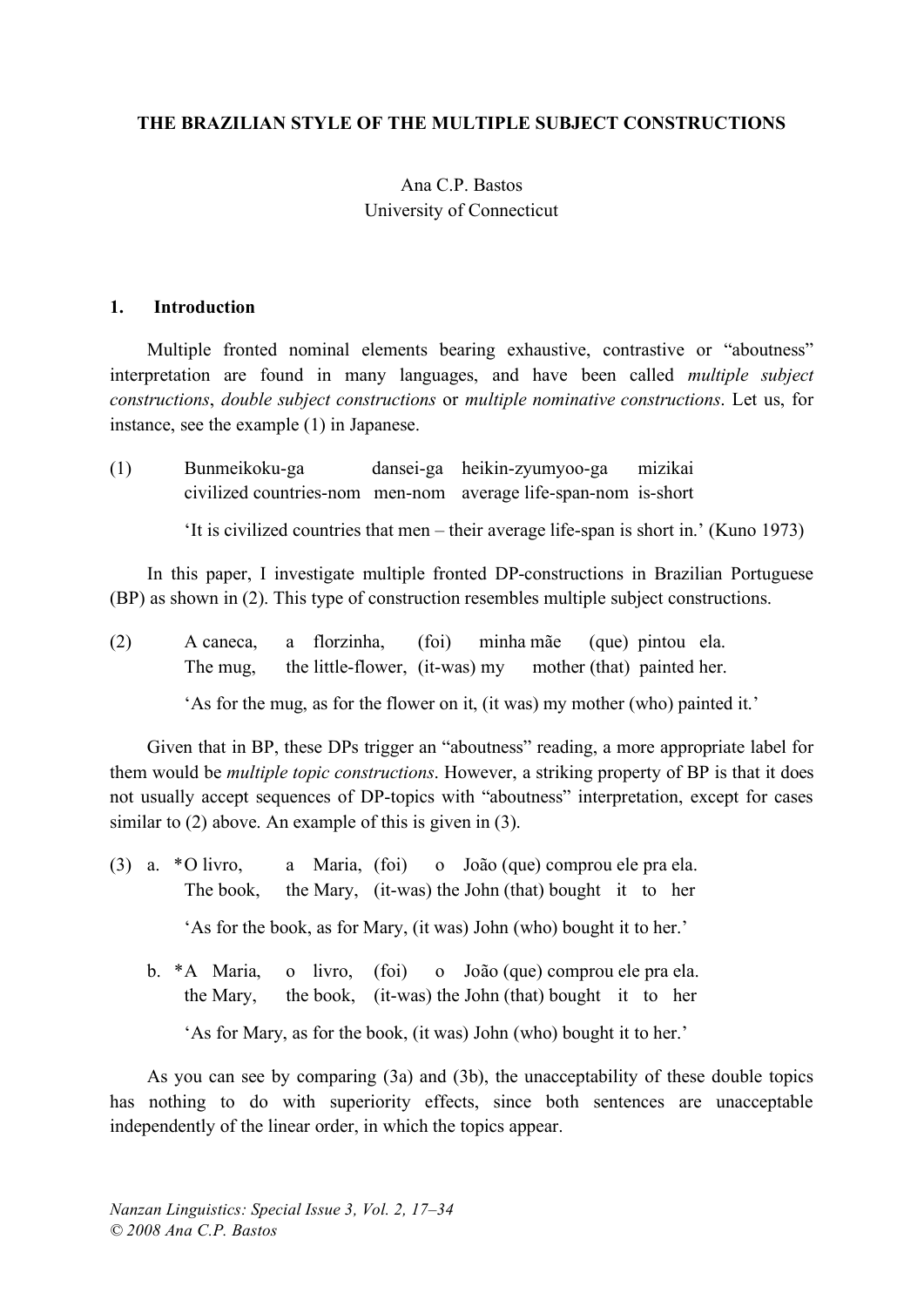What is the difference between the acceptable multiple topic construction in (2) and the non-acceptable multiple topic construction in (3)? The main difference is that there is a dominance relation between the two fronted DPs in (2), but not in (3), i.e., in (2) "the little flower" is in a part-whole relation with "the mug" and in the linear order "the little flower of the mug", it dominates "the mug," but in (3) "the book" is not dominated by "Mary" or viceversa.

Going back to multiple subject constructions in Japanese, many linguists have argued that this phenomenon is derived through multiple specifier configurations or adjoined positions to the same projection (Fukui 1986, Heycock & Lee1989, Heycock 1993, Koizumi 1994, Saito 1982, Takahashi 1994, 1996, Takezawa 1987, Tateishi 1991, Ura 1994, 1996, 1999, 2000, among others).

Comparing BP and Japanese, it has been brought to my attention that the translation of (3a,b) into Japanese gives acceptable sentences different from what we have seen for BP (Mamoru Saito, p.c.). Given that there is a real distinction between Japanese and BP data as for how constrained the phenomenon is, I take a different path and argue that multiple topic constructions in BP are derived through internal movements in the nominal domain, i.e., the sequence "the mug, the little flower" is actually derived from "the little flower of the mug". This analysis successfully explains the possible sequence of topics without overgeneration and it allows me to explain some additional properties: comma intonation patterns, "optional" prepositions and "optional" resumptive pronouns.

This paper is organized as follows. In the first section, I make some remarks on the syntactic periphery of BP and present in general terms my analysis for multiple topic constructions. In the second section, I discuss possible and impossible sequences of topics, correlating them with comma intonation patterns. In the third section, I address the issue of presence or absence of prepositions. Finally, in the fourth section, I investigate the possibility of resumptive pronouns.

## **2. Main Proposal**

Before presenting my analysis of multiple topic constructions, I would like to make some remarks on the structure of the left periphery in BP.

As presented above in (3), the sequence topic-topic is not allowed in BP, if it involves DP-topics that are not in a dominance relation. However, it has been noted in many papers that two DPs can actually co-exist in the left periphery of BP as long as the first one is a topic and the second one is focused, but not the other way around (Pontes 1987, Ilari 1986, Kato 1993, 1998, Galves 1993, 1998, Kato and Raposo 1994, Figueiredo Silva 1996, Raposo 1997, Grolla 2000, Bastos 2001, Mioto 2001, among others).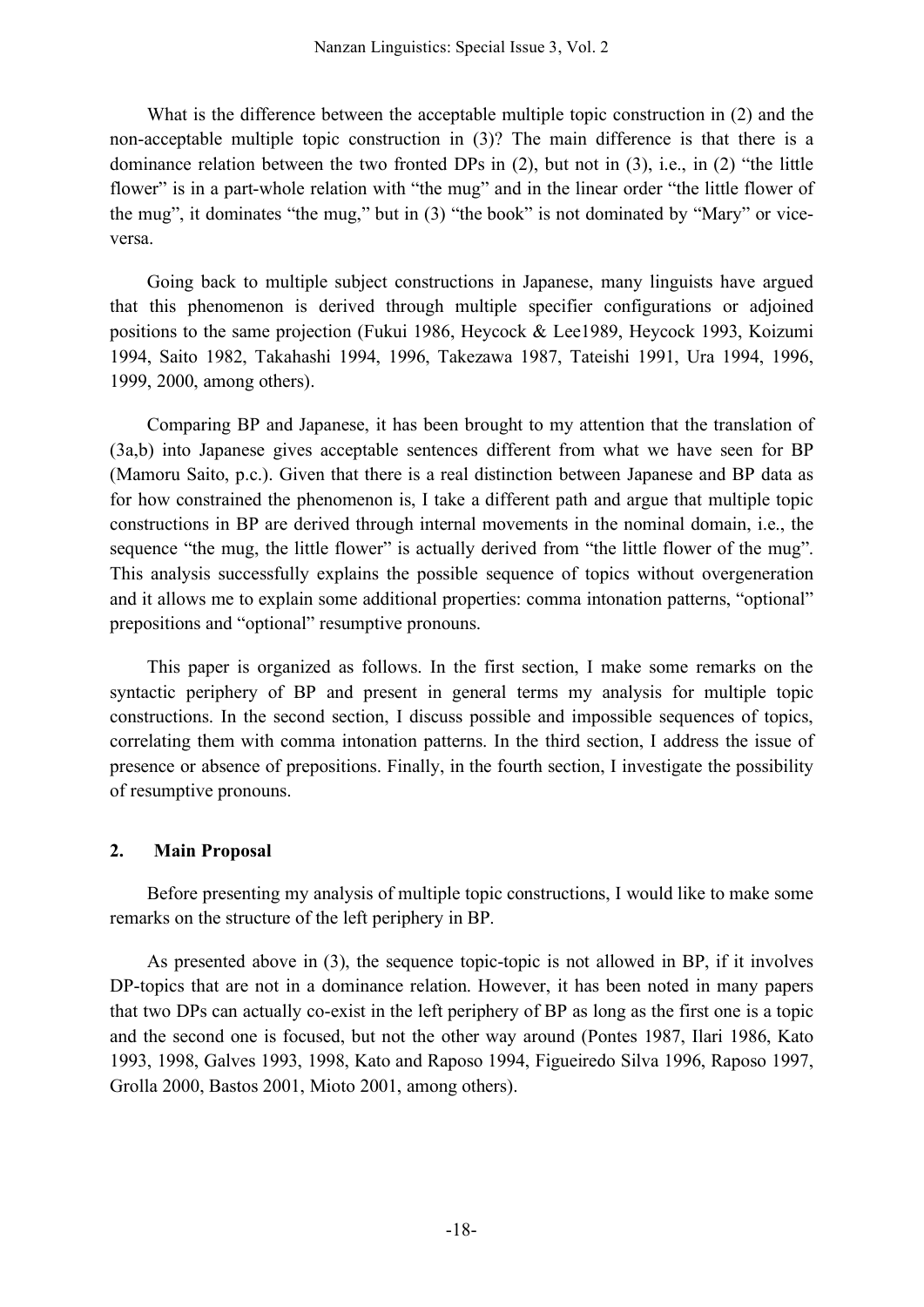- (4) A flor, (foi) PRA MARIA (que) eu comprei ela. Topic > focus the flower, (was) TO MARY (that) I bought it 'As for the flower, it was to Mary that I bought it.'
- (5) \* (Foi) PRA MARIA (que) a flor, eu comprei ela. \*Focus > topic (was) TO MARY (that) the flower, I bought her

'As for the flower, it was to Mary that I bought it.'

A prevalent view on the literature interprets these facts on the light of Rizzi's (1997) split CP hypothesis (Figueiredo Silva 1996, Grolla 2000, Bastos 2001, Mioto 2001). The structure proposed by Rizzi (1997) for the syntactic left periphery is given in (6) below.

(6)  $\left[\begin{array}{cc} \text{ForceP} & \text{Thereo} \end{array}\right]$   $\left[\begin{array}{cc} \text{ToD}^{\circ} & \text{Thereo} \end{array}\right]$   $\left[\begin{array}{cc} \text{ToD}^{\circ} & \text{Thereo} \end{array}\right]$   $\left[\begin{array}{cc} \text{ToD}^{\circ} & \text{Thereo} \end{array}\right]$   $\left[\begin{array}{cc} \text{ToD}^{\circ} & \text{Thereo} \end{array}\right]$ where TopP is recursive.

Following Rizzi's system, the order topic-focus is straightforwardly accounted if we assume that "the flower" in the specifier of the higher TopP and "to Mary" is in the specifier of FocP. Notice that no dominance relation between "the flower" and "to Mary" is required for (4) to be acceptable, what makes this case very different from the sequence topic-topic.

That obviously raises the question of why the sentence in (5) is unacceptable, since in Rizzi's system, there is a TopP right under FocP. In Bastos (2001, 2003), I argued that BP lacks the TopP projection lower than FocP.<sup>1</sup>

In this paper, I make the stronger claim that, in addition to lacking the lower TopP, BP does not allow TopP recursion at all. As a consequence, all the possible occurrences of multiple topics are derived by internal movements inside the nominal domain.

If this is correct we make the prediction that BP allows sequences of DP-topics (satisfied the dominance requirement) above a focused DP, which is also different from the subject of the sentence. This prediction is borne out, as we can see in (7) and its simplified structure in (8).

<sup>&</sup>lt;sup>1</sup> Part of the evidence for a lower TopP projection in Rizzi's 1997 comes from the position of adverbs. Lower adverbs can be accommodated as adjuncts of projections lower than FocP; they do not have to be necessarily placed as specifiers of TopP in BP. In addition to that, notice that high adverbs, commonly assumed to be base-generated in the CP-system, do not trigger the same comma intonation that follows full DP topics. See section 3 for details on the comma intonation.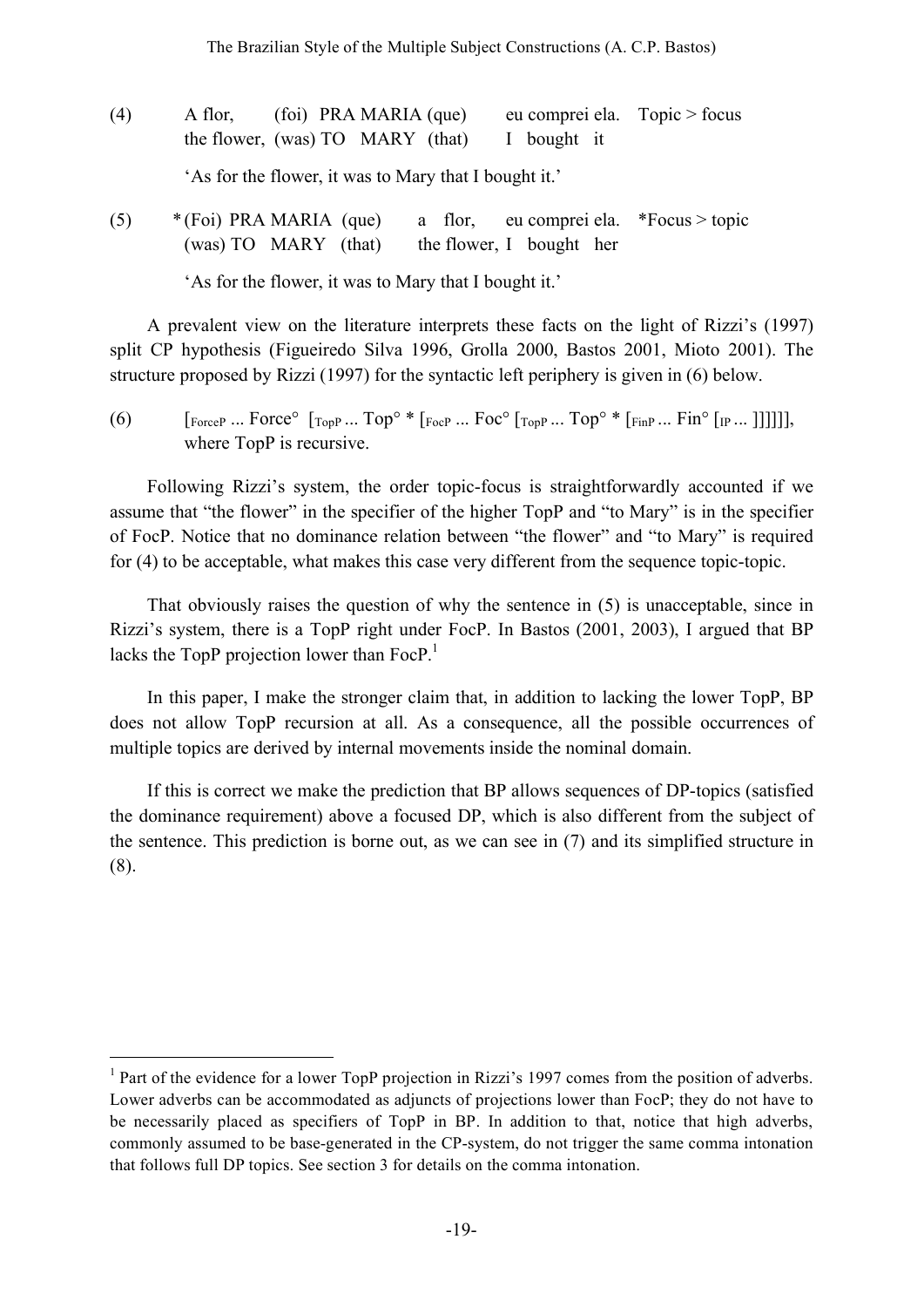(7) A caneca, a florzinha, (foi) MINHA MÃE (que) eu acho que The mug, the little-flower, (it-was) MY MOTHER (that) I think that pintou ela. painted her

> 'As for the mug, as for the flower on it, (it was) my mother (that) I think that painted it.'

(8) Internal movement in the DP



The structure in (8) contains only one TopP projection in the left periphery of the sentence in BP and all the DPs with topic interpretation are in there. This projection is right above FocP, which is the host for any focused DP. In addition to that, these two projections are independent of the subject of the sentence. This structure makes the prediction that multiple topic constructions should be very restricted in BP, i.e. the only possible combinations of multiple topics are the ones compatible with an internal rearrangement of the constituents within the nominal domain in the specifier of TopP.

Now, let us take a closer look at the nominal domain in the specifier of TopP to see how the internal movements can be implemented. The main key to implement my analysis is the claim that the structure of nominal domains contains a Topic Phrase above DP. This has been proposed by Grohmann and Haegeman (2003), Ticio (2003), among others, and Ormazabal (1991) also proposed that there is a projection called K(omp)P above DP. My proposal is different from those in the fact that TopP is not simply an escape-hatch, but a real topic projection that triggers comma intonation and "aboutness" reading, while requiring oldbackground informational status.

The following diagram shows it in more details.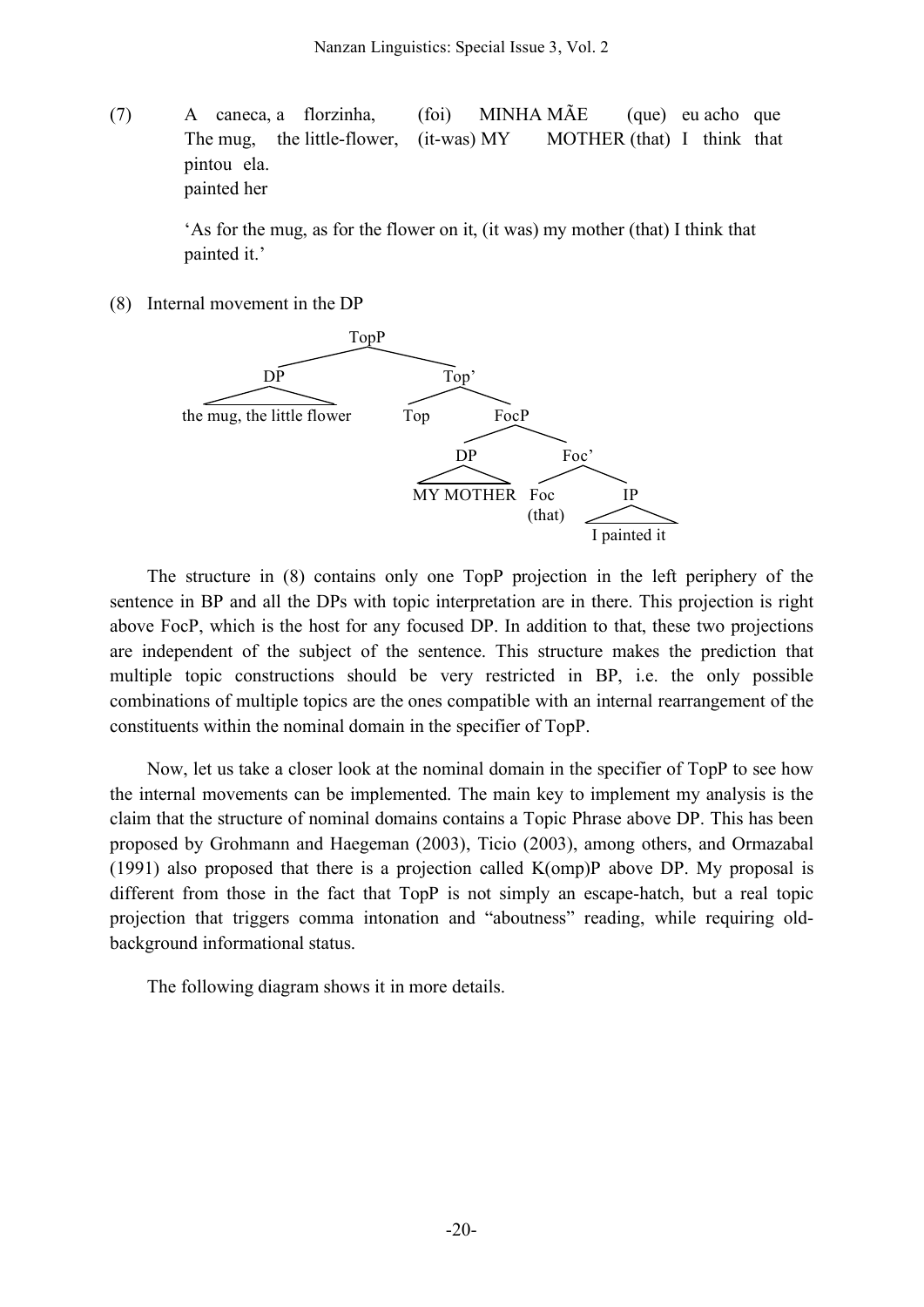

The motivation for movement to the nominal TopP projection is implemented here in terms of the checking theory, i.e. modifiers of an N may have a [+Top] feature, which is a strong feature; if that is the case, they will move to nominal TopP projection.

At this point, one could ask whether we are dealing with dominance or with a semantic constraint, such as a requirement that multiple topics should be in a part-whole relationship. This question is important because if one wants to pursue an analysis of multiple topic constructions in BP in terms of TopP recursion or multiple specifiers, one could try to argue that the constraints presented in (3) have a semantic-pragmatic basis.

The semantic view is quite attractive and it actually covers a great majority of data. In (9)-(11), we can see sequences of topics that can be in a way considered as part-whole relation, such as some cases of unalienable possession, locative and others. One exception, however, is presented in  $(12)^2$ .

| (9)  | A unha do dedinho da minha mão (unalienable possession)<br>The nail of the little finger of my hand'                                                       |            |                                         |                                                            |  |
|------|------------------------------------------------------------------------------------------------------------------------------------------------------------|------------|-----------------------------------------|------------------------------------------------------------|--|
|      | A minha mão,<br>The my hand,                                                                                                                               | o dedinho, | a unha,<br>the little-finger, the nail, | (fui) EU (que) pintei ela.<br>$(it-as) I$ (who) painted it |  |
|      | 'As for my hand, as for the little finger, as for the nail, it was me who painted it.'                                                                     |            |                                         |                                                            |  |
| (10) | A mancha da toalha da mesa (locative)<br>"The spot of the tablectore of the table"<br>a mancha, (fui) EU (que) consegui limpar ela<br>a toalha,<br>A mesa, |            |                                         |                                                            |  |
|      | The table, the tablecloth,                                                                                                                                 |            |                                         | the spot, (it-as) I (who) manage to clean her.             |  |
|      | 'As for the table, as for table cloth, as for the spot on it, it was me who manage to<br>clean it.'                                                        |            |                                         |                                                            |  |

 $2$  It is possible to come up with examples with four or more DP topics, but they become progressively degraded the more topics are added, since it is harder to process them. By adding determiners like *esse* "this" and *aquele* "that" or resumptive pronouns, they improve considerably. All sequences with three DP topics are slightly degraded in comparison with the ones with two DP topics, but I am still going to use them, since they provide the most interesting patterns.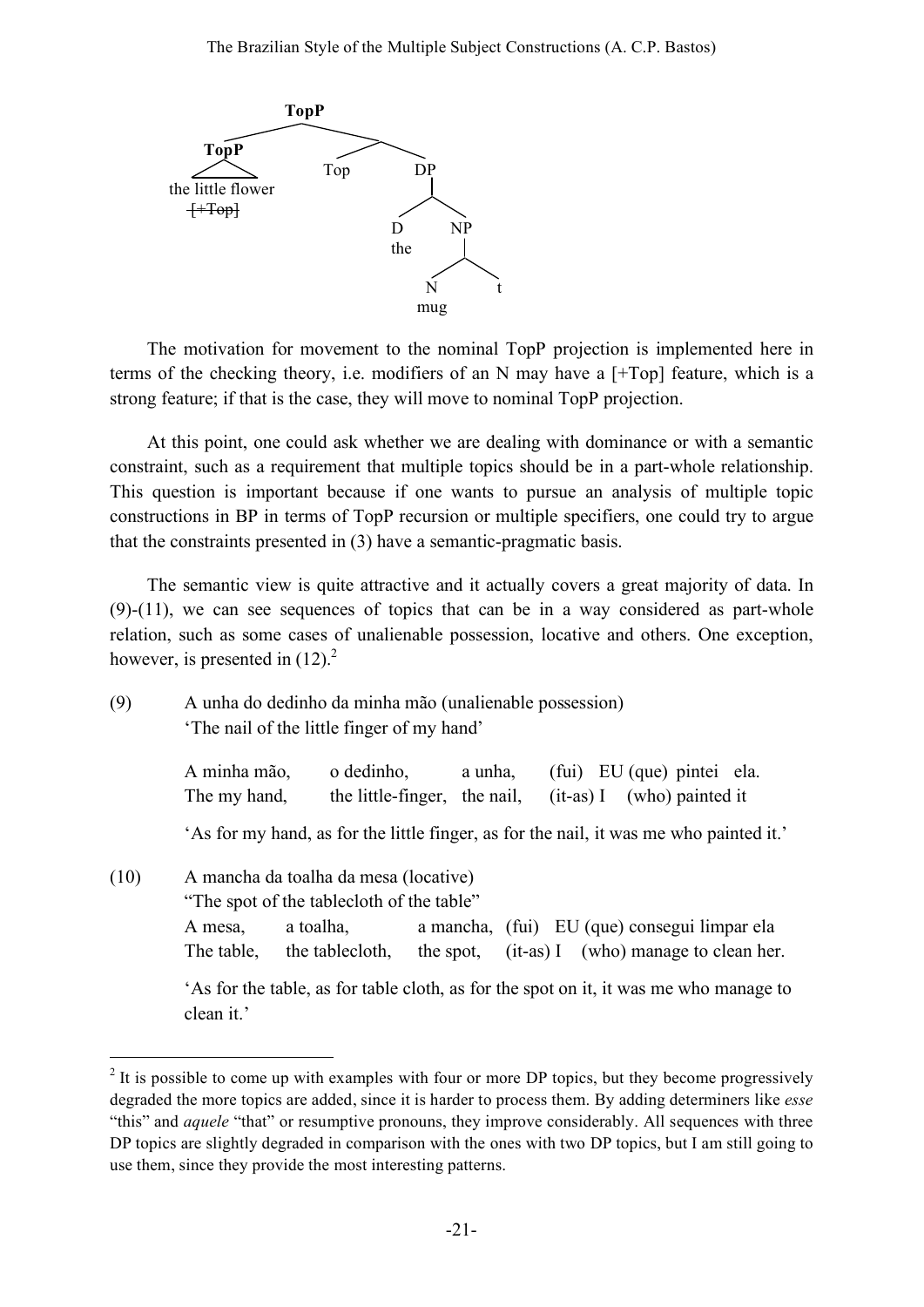(11) O parafuso do pneu do carro (part-whole) 'the screw of the tire of the car' O carro, o pneu, o parafuso, o meu mecânico não conseguiu desenroscar ele. the car, the tire, the screw, the my mechanic not manage-to unscrew it

> 'As for the car, as for its tire, as for the screw, my mechanic didn't manage to unscrew it.'

(12) A reprodução da pintura da cidadezinha (sequences of themes) 'The reproduction of the picture of the little city' A cidadezinha, a pintura, a reprodução, (foi) minha mãe (que) the little-city, the picture, the reproduction, (it-was) my mother (that) encomendou ela. ordered it

> 'As for the little city, as for the picture of it, as for the reproduction of the picture, (it was) my mother (who) ordered it.'

Different from the relations expressed by the examples in (9)-(11), there is no way in which the sequence of themes in  $(12)$  can be understood as part-whole relation. "The reproduction" is a separate object from "the picture" and "the picture" is a separate object from "the little city". Do these relations have some syntactic property in common? Following Ticio (2003) in her analysis of Spanish DPs, the "theme" modifiers of a noun and the modifiers in Group B are base-generated in the complement position of the noun. Her group B of modifiers includes part-whole relations. If Spanish and BP are identical in the structure of their nominal domains, then we can actually group up all of those relations under a syntactic criterion. This makes important predictions for other semantic relations like agent and alienable possession, but I will leave this issue open to further research.

In the next section, I examine possible and impossible sequences of multiple topics involving larger nominal domains that can give us sequences of three topics. I will show that the possible combinations in multiple topic constructions are very restricted and that an analysis in terms of TopP recursion overgenerates.

### **3. Accounting for the Basic Patterns**

In this section I will be concerned with nominal domains that follow the schema in (13a) or can be derived from it.

(13) a. A of-B of-C b. a flor do fundo da caneca. the flower of-the bottom of-the mug

As discussed above, the generalization is that multiple DP-topic constructions are possible only if there is a dominance relation among the DPs inside a larger nominal domain.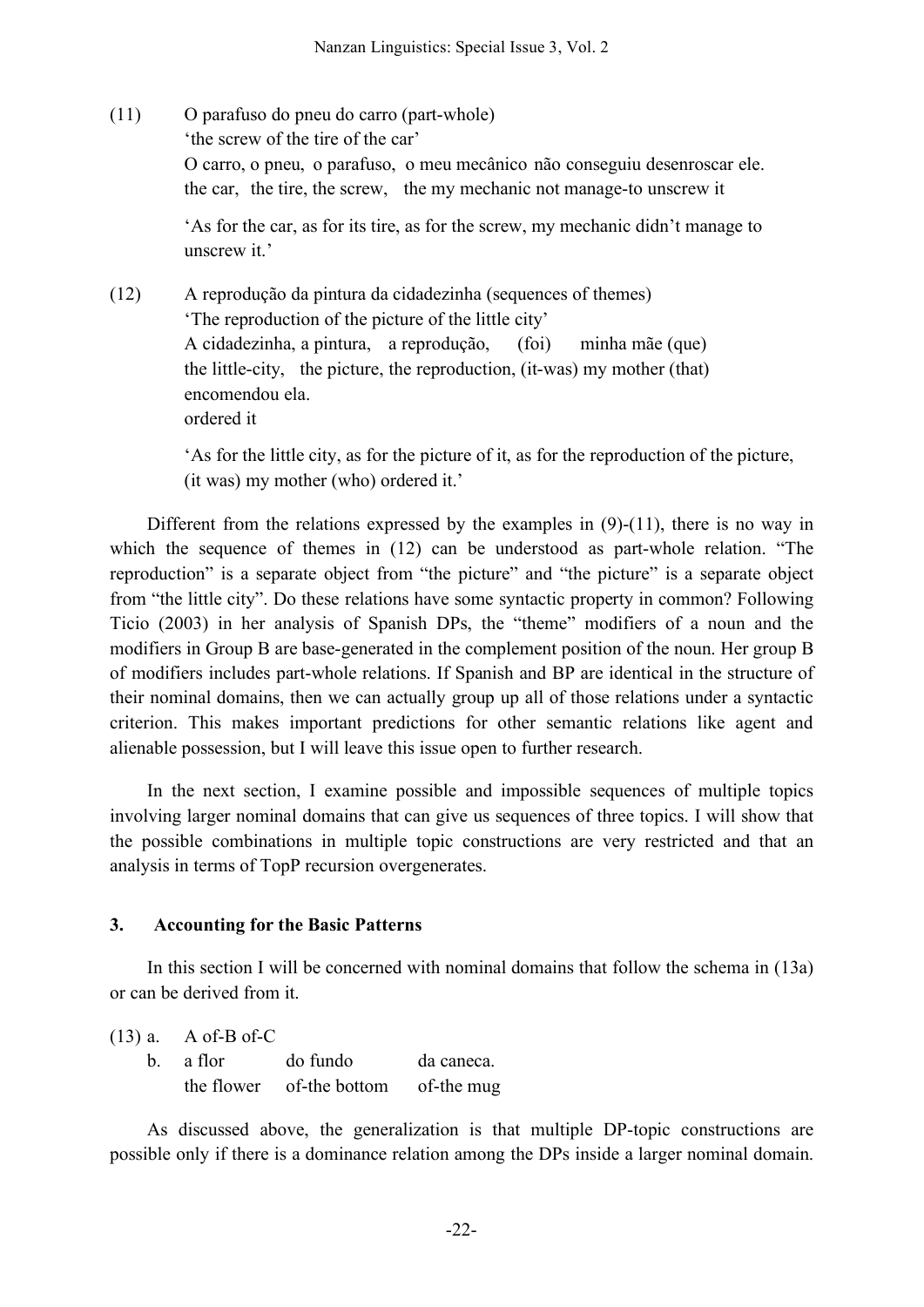For instance, *a caneca* 'the mug' is an argument of *o fundo* 'the bottom' and *o fundo da caneca* 'the bottom of the mug' is an argument of *a flor* 'the flower'.

Given the nominal domain in (13b), BP allows it to be topicalized as a whole, as we can see in (14) below, where there is only one comma intonation separating the topic and the rest of sentence.

- (14) a. A of-B of-C
	- b. **a flor do fundo da caneca**, (foi) ONTEM<sub>F</sub> (que) eu pintei ela. the flower of-the bottom of-the mug, (was) YESTERDAY<sub>F</sub> (that) I painted her

'As for the flower of the bottom of the mug, it was yesterday that I painted it.'

Notice that it is not possible to have a sequence of topics, while preserving the direct order of the DPs inside the larger nominal domain, as we can see in (15)-(16). The facts remain the same whether the preposition are present or not.

- (15) a. \*A, B, C and \*A, of-B, of-C
	- b. **a flor, (d)o fundo, <b>(d)a caneca**, (foi) ONTEM<sub>F</sub> (que) eu pintei ela. the flower, (of) the bottom, (of)the mug, (was) YESTERDAY<sub>F</sub> (that) I painted her

'As for the flower of the bottom of the mug, it was yesterday that I painted it.'

Given my proposal in the previous sections, only nominal domains that have a [+Top] feature move up to the specifier of TopP. The sequence A of-B of-C can be generated if neither the nominal domain B nor the nominal domain C has a [+Top] feature, as we can see in the diagram in (17) below. As a consequence, they do not have to move up. The sequences A,B,C and A,of-B,of-C are ruled out, because the comma intonation is triggered by TopP. Since those nominal domains have not moved, they do not show the typical topic intonation.

Notice that the unacceptable sequence A,B,C can also be ruled out for case reasons, i.e., the lack of preposition implies the lack of a case checker and the derivation crashes. I am assuming that the preposition *de* "of" in BP is the head of a "real" PP, which is needed for case purposes. In addition to the option of having its case checked against the prepositional head, I assume that nominal domains may have inherent case if they are [+Top]. In this case, after moved to the specifier of TopP, they will show up as nominative, which is the default case in BP. Notice that this assumption is independently necessary, since BP allows constructions, such as (17) below.

(16) Flor, eu gosto de rosa. Flower, I like of rose 'As for flowers, I like roses.'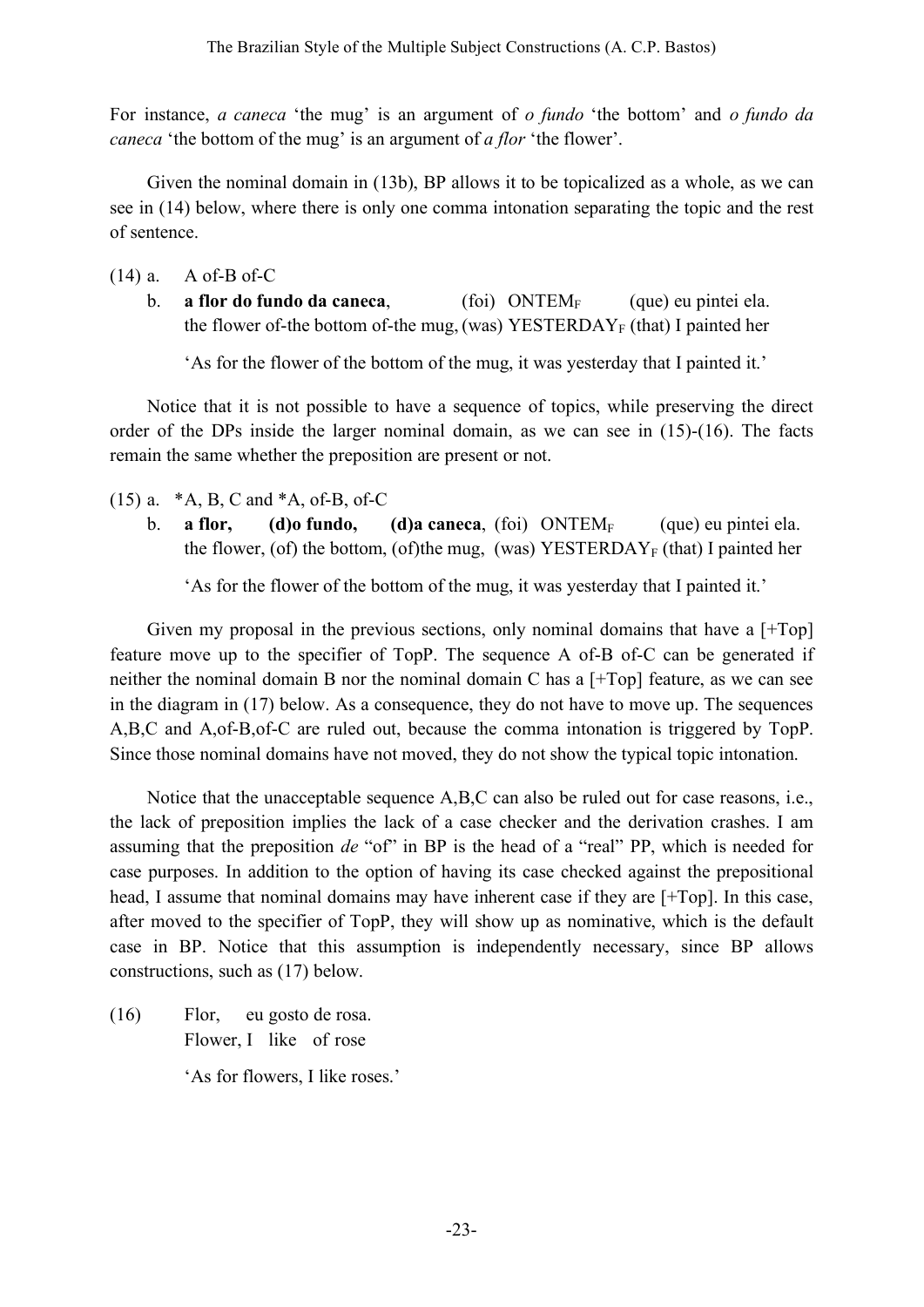In (16) the nominal domain *flor* "flower" is arguably base-generated as topic, since it has no relation with the internal argumental structure of the sentence. Kato (1998) argues that in this case, elements like *flor* "flower" have inherent case in BP.

(17) Single topic B [-Top] and C [-Top]



Going back to the description of possible and impossible constructions, there are two cases of double topic constructions that are possible.

- (18) a. C, A of-B,
	- b. **a caneca**, **a flor do fundo**, (foi) ONTEMF (que) eu pintei ela. the mug, the flower of-the bottom, (was) YESTERDAY<sub>F</sub> (that) I painted her

'As for the mug, as for the flower of the bottom, it was yesterday that I painted it.'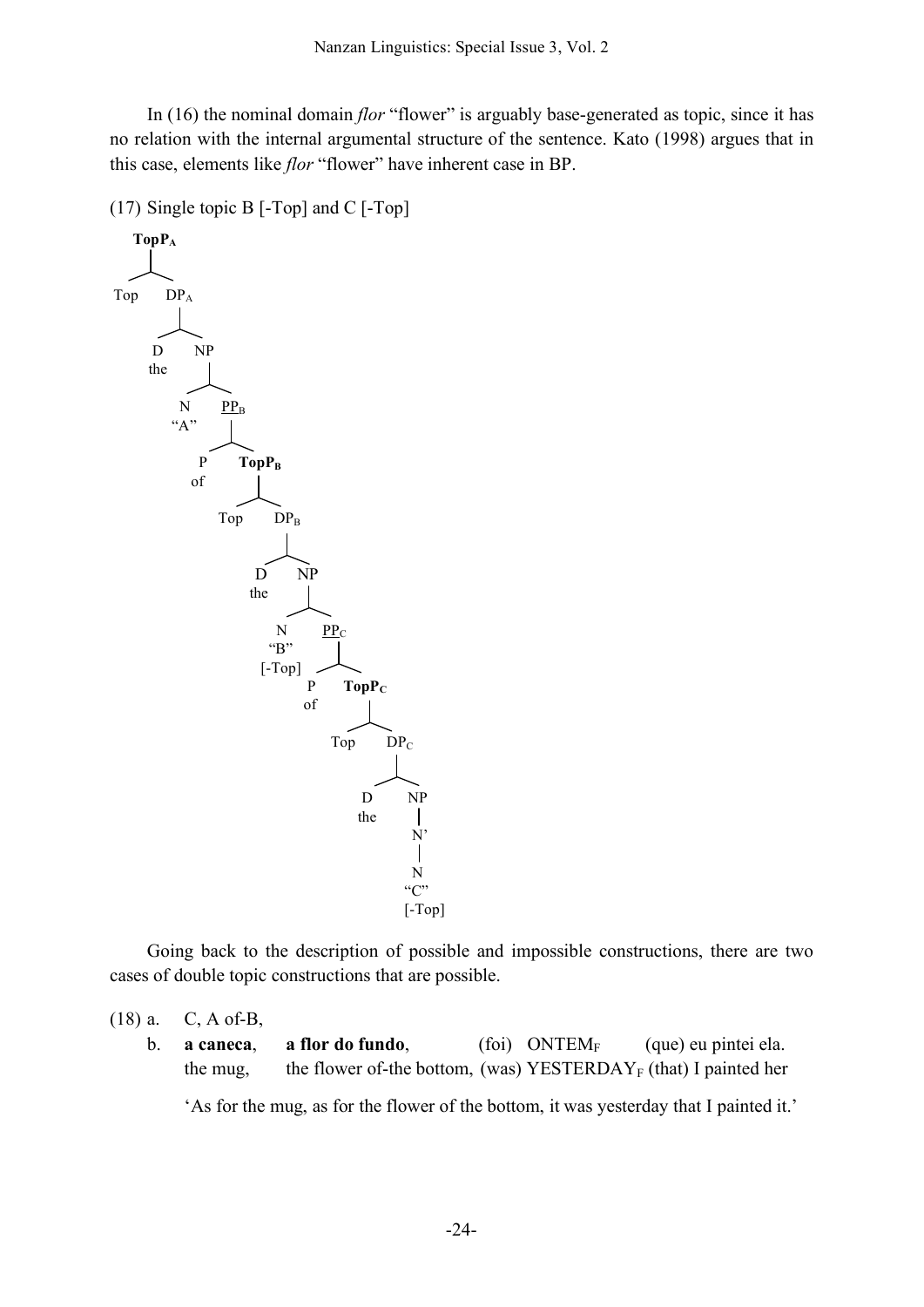- (19) a. B of-C, A,
	- b. **o fundo da caneca**, **a flor**, (foi) ONTEMF (que) eu pintei ela. the bottom of-the mug, the flower, (was) YESTERDAY<sub>F</sub> (that) I painted her

'As for the bottom of the mug, as for the flower, it was yesterday that I painted it.'

The case in  $(18)$  can be easily generated if the nominal domain C has the feature  $[+Top]$ and the nominal domain B does not. The nominal domain C will move successive cyclically to the highest TopP, producing the order in which C is the first topic.

The case in (19) can be easily generated if the nominal domain B has the feature [+Top] and the nominal domain C does not. The nominal domain B will move to the highest TopP caring the nominal domain C along. This generates the order in which B of-C is the first topic.

Some unacceptable sequences are the following.

(20) a.  $*C$ , A, B and  $*C$ , A, of-B,

b. \***a caneca**, **a flor, (d)o fundo**, **(foi) ONTEM<sub>F</sub>** (que) eu pintei ela. the mug, the flower, (of)the bottom, (was) YESTERDAY<sub>F</sub> (that) I painted her

'As for the mug, as for the flower of the bottom, it was yesterday that I painted it.'

- (21) a.  $*B$ , C, A and  $*B$  of-C, A,
	- b. \***o fundo, (d)a caneca**, **a flor**, (foi) ONTEMF (que) eu pintei ela. the bottom, (of)the mug, the flower, (was) YESTERDAY<sub>F</sub> (that) I painted her

'As for the bottom of the mug, as for the flower, it was yesterday that I painted it.'

Following the lines of my discussion for the sequences A,B,C and A,of-B,of-C, the sequences in (20) and (21) are ruled out, because the comma intonation is associated with constituents that are moved to TopP. Since some nominal domains in those sequences have not moved, they should not exhibit comma intonation.

The most interesting cases of multiple topics are the ones that involve three or more DPtopics, such as in (22) below and its derivation in (23).

(22) a. C, B, A,

b. **a caneca**, **o fundo**, **a flor**, (foi)  $\text{ONTEM}_{\text{F}}$  (que) eu pintei ela. the mug, the bottom, the flower, (was) YESTERDAY<sub>F</sub> (that) I painted her

'As for the mug, as for the bottom, as for the flower, it was yesterday that I painted it.'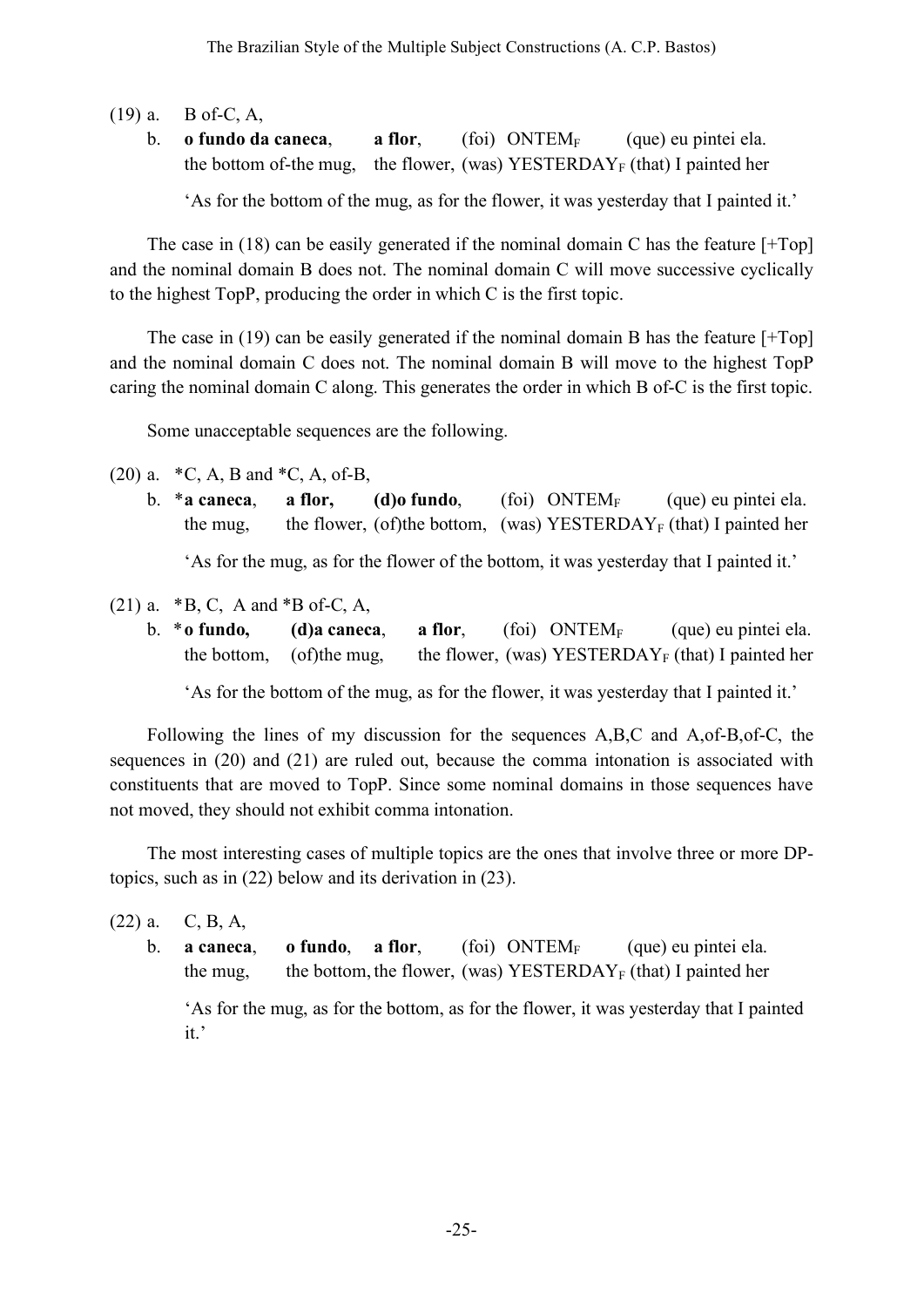(23) Multiple topics  $B$  [+Top] and C [+Top]



In (23) both the nominal domain B and the nominal domain C have [+Top] features. As for case, they have inherent case and there are no prepositional phrases in the structure at all. Notice that nominal domains with inherent case are somehow related to the presence of [+Top] feature, since as mentioned above, nominal domains *in situ* that are not dominated by a PP cause the derivation to crash.

One question that can be raised at this point is why the nominal domain C moves as a whole. One could think that the [+Top] feature is a noun feature or a DP feature. Why can the noun or DP not to move to the specifier of its own  $TopP<sub>c</sub>$ ? Taking a closer look at (9) below, we can see the structure of the nominal domain C before the nominal domain B merges with it. In that structure, we can see that if the noun moves by itself to TopP, the head of the DP will stand alone. In BP, determiners are phonological clitics and cannot be stranded; actually the same holds for the preposition *de* "of", but I will leave the preposition issue for the next section. If instead of the nominal head, the NP moves to the specifier of TopP, the problem of stranding the determiner will remain.

(24) Nominal domain C before nominal domain B merges with it



Given that the NP<sub>C</sub> cannot move up, why can't the DP<sub>C</sub> move to the specifier of TopP<sub>C</sub>? The answer to this question comes from anti-locality, i.e. the ban on movement that is too short, originally proposed in Bošković (1994) and later developed by a number of authors,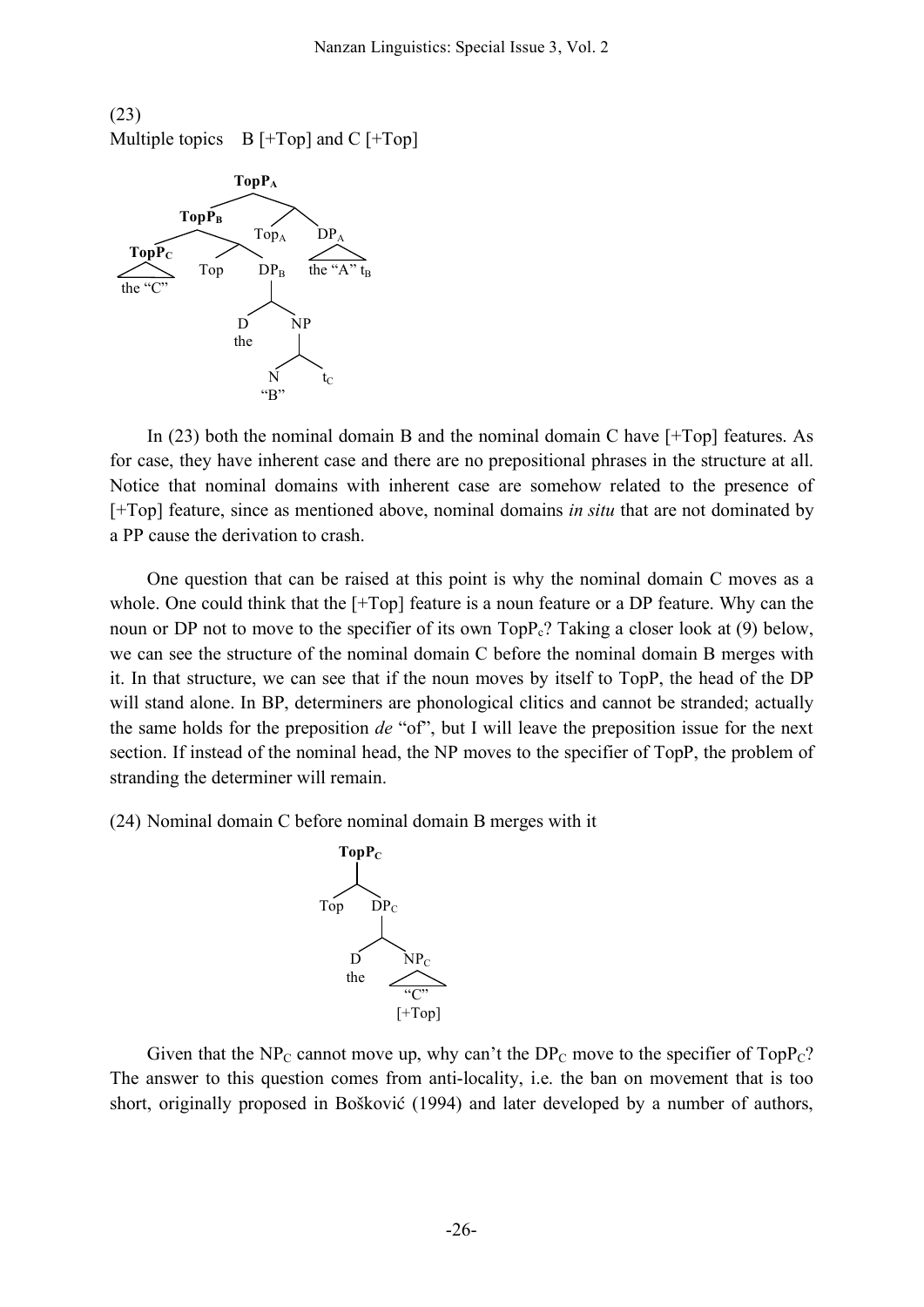including Grohmann (2000) and Abels (2003). <sup>3</sup> I am assuming here Abels's (2003) version of the anti-locality condition, which blocks the movement of the complement of a phase head to its specifier. With the additional assumption that  $TopP<sub>C</sub>$  is a phase head, since it is the highest projection in the nominal domain, we can successfully exclude the possibility of movement of  $DP_C$  to the TopP<sub>C</sub>. The only way of checking the [+Top] feature within the nominal domain C is to move the whole nominal domain C to the next available specifier of TopP, which is the specifier of  $\text{TopP}_{\text{B}}$ .<sup>4</sup>

# **4. Accounting for "Optional" Prepositions**

In multiple topic constructions, the very first topic may have what descriptively could be called an "optional" preposition. The relevant data is given below.

- $(25)$  a. C, A of-B, and of-C, A of-B,
	- b. (d)**a caneca, a flor do fundo**, (foi)  $\text{ONTEM}_{\text{F}}$  (que) eu pintei ela. (of)the mug, the flower of-the bottom, (was) YESTERDAY<sub>F</sub> (that) I painted her

'As for the mug, as for the flower of the bottom, it was yesterday that I painted it.'

- $(26)$  a. B of-C, A, and of-B of-C, A,
	- b. (d)**o fundo da caneca**, **a flor**, (foi)  $\text{ONTEM}_{\text{F}}$  (que) eu pintei ela. (of) the bottom of-the mug, the flower, (was) YESTERDAY<sub>F</sub> (that) I painted her

'As for the bottom of the mug, as for the flower, it was yesterday that I painted it.'

- (27) a. of-C, B, A, and  $*$  of-C, of-B, A,
	- b. (d)**a caneca**, (\*d)**o fundo**, **a flor**, (foi) ONTEM<sub>F</sub> (que) eu pintei ela. (of) the mug, the bottom, (of)the flower, (was) YESTERDAY<sub>F</sub> (that) I painted her

'As for the mug, as for the bottom, as for the flower, it was yesterday that I painted it.'

I have claimed in the previous section that [+Top] nominal domains can have inherent case. Let us suppose now that they actually have a choice: if they have inherent case, they are not dominated by a PP and if they have structural case they are dominated by a PP.<sup>5</sup> This optionally is responsible for the presence or absence of a preposition and accounts

<sup>&</sup>lt;sup>3</sup> See also Bošković (1997, 2005) for further reformulations of the condition. Bošković's (1994) formulation of the anti-locality condition is a revised version of Saito and Murasugi (1993), previously discussed by Saito (University of Connecticut lectures 1993) but not included in the final version of the paper.

<sup>&</sup>lt;sup>4</sup> I am assuming a process of percolation of features among the heads within the nominal domain C what will ultimately allow  $\text{TopP}_{\text{C}}$  to check the [+Top] feature.

 $<sup>5</sup>$  Notice that [-Top] nominal domains can only have structural case.</sup>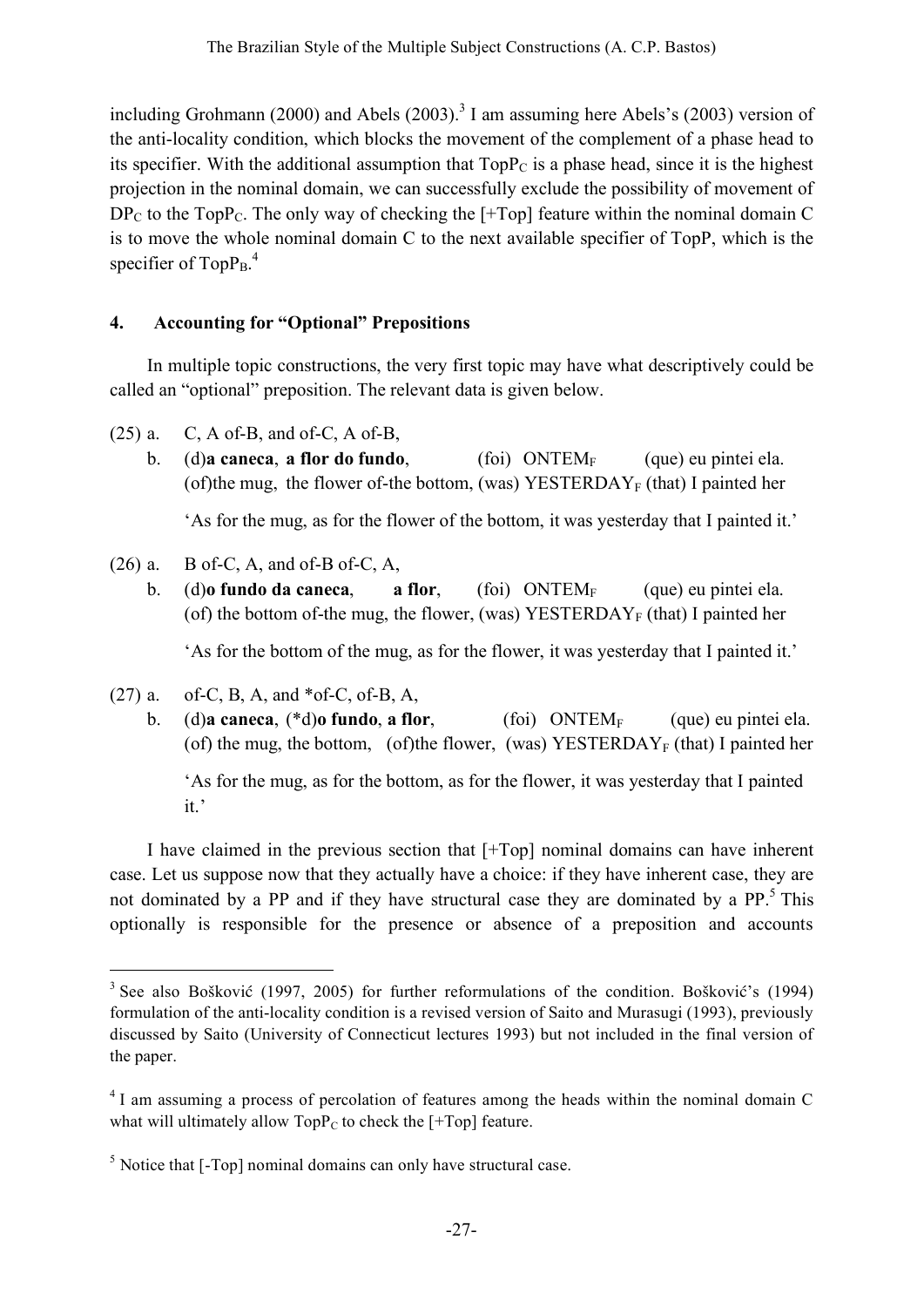straightforwardly to (25)-(26). The case in (27) is more complex and I would like to show its derivation step-by-step. Let us start with the derivation for the acceptable case, which follows the schema [of-C, B, A].

The diagram in  $(28)$  shows that the nominal domain C has a [+Top] feature, is dominated by a PP and has structural case, while the nominal domain B has a [+Top] feature, is not dominated by a PP and has inherent case.



The diagram in (28) shows a derivation in which the whole  $PP<sub>C</sub>$  moves up to specifier of TopP<sub>B</sub>. The derivation proceeds with TopP<sub>B</sub> moving to the specifier of TopP<sub>A</sub> as in (29) below and the resulting sequence will be in accordance with the schema [of-C, B, A].



As for the derivation of the unacceptable case \*[of-C, of-B, A], this sequence will arise if both C and B have structural case and they are both [+Top]. The relevant structures are in (30) and (31).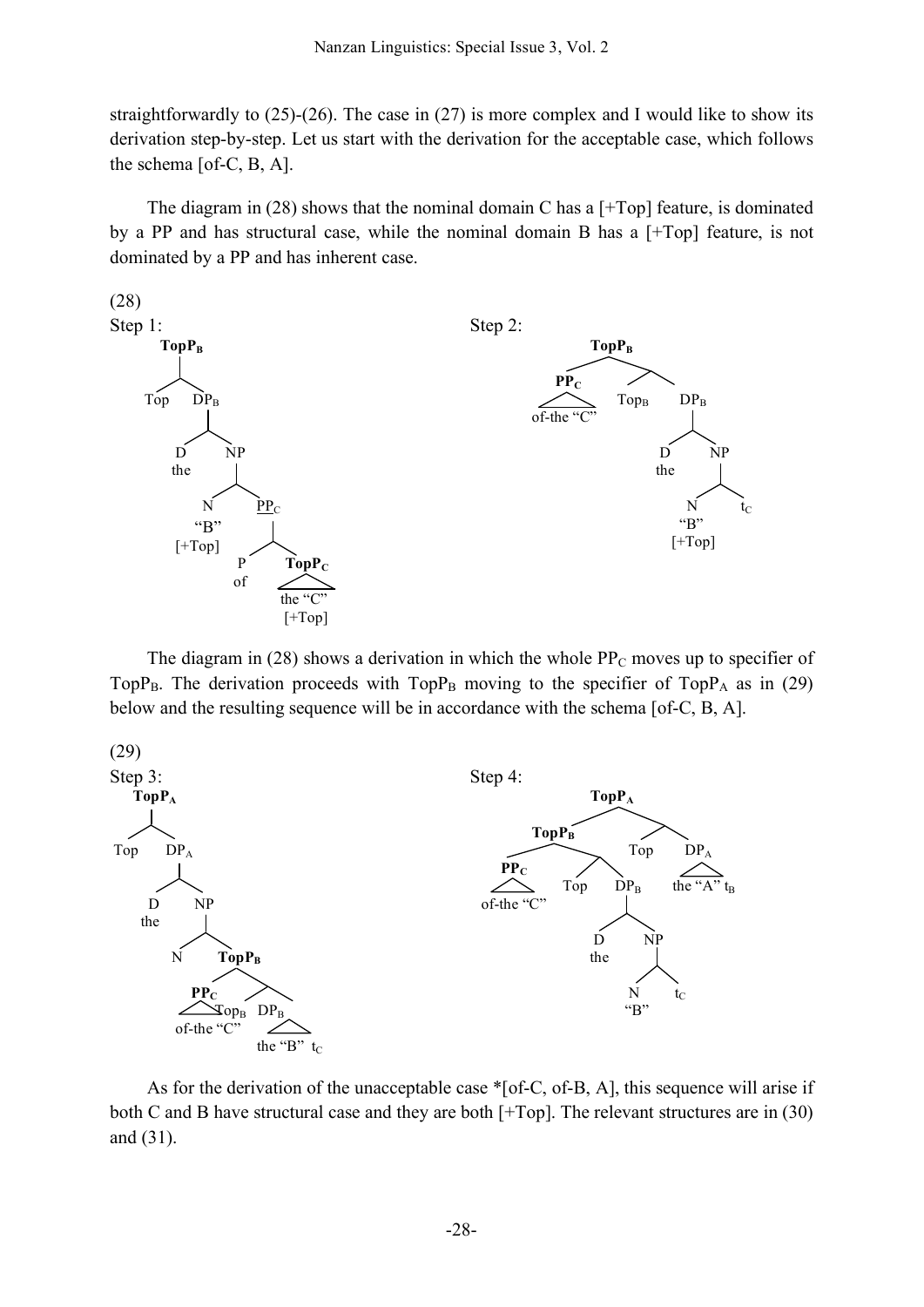In (30) we can see some steps of the derivation in which the  $PP<sub>C</sub>$  is already merged with the PP<sub>B</sub>. Assuming that PPs are phases, the movement of TopP<sub>C</sub> to the specifier of PP<sub>C</sub> is blocked. By the same line of reasoning presented above, the only way of checking the [+Top] feature within the nominal domain is to move the whole PP up to the specifier of  $TopP_B$ . However, as one can see in (31), as a result of this movement, the preposition that heads  $PP_B$ gets stranded, i.e. it ends up right before an intonational boundary, the one that characterizes the topic projection.



It is independently attested that BP does not allow preposition stranding, such as shown in (18) below.

(32) \* Quem você gosta de? Who you like of

'Who do you like?'

Given the discussion above, the sequence \*[of-C, of-B, A] is ruled out by preposition stranding in BP.

## **5. Accounting for "Optional" Resumptive Pronouns**

Another property of constructions with sequences of topics in BP is that they optionally allow resumptive pronouns, as exemplified below.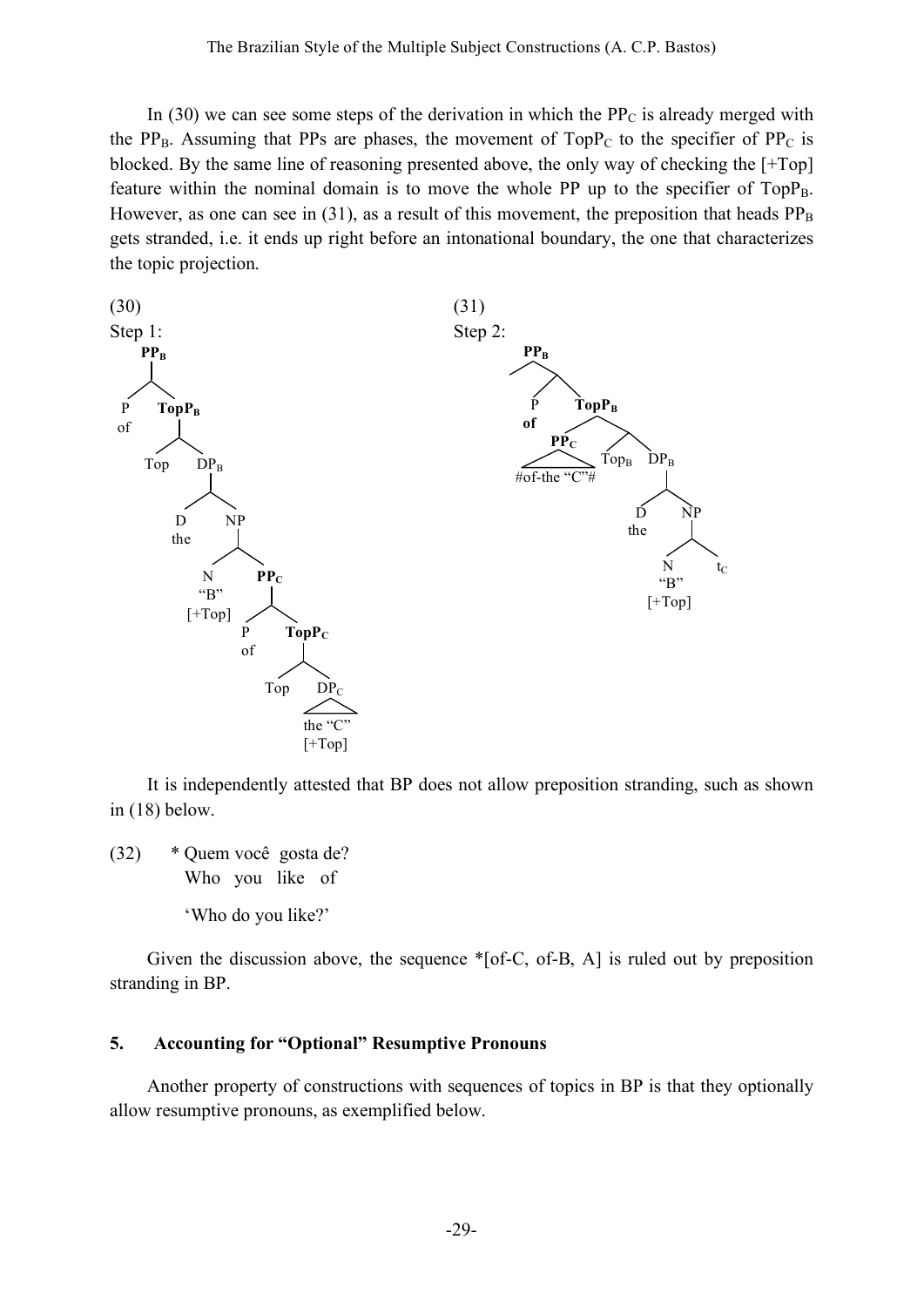- (33) a. C, A of-B (of it),
	- b. **a caneca, a flor do fundo (dela),** (foi) ONTEM<sub>F</sub> (que) eu pintei ela. the mug, the flower of-the bottom (of it), (was) YESTERDAY<sub>F</sub> (that) I painted her

'As for the mug, as for the lower of the bottom, it was yesterday that I painted it.'

- (34) a. B of-C, A (of it),
	- b. **o fundo da caneca**, **a flor (dele)**, (foi) ONTEMF (que) eu pintei ela. the bottom of-the mug, the flower (of it), (was) YESTERDAY<sub>F</sub> (that) I painted her

'As for the bottom of the mug, as for the flower, it was yesterday that I painted it.'

- (35) a. C, B (of it), A (of it),
	- b. **a caneca**, **o fundo (dela)**, **a flor (dele)**, (foi) ONTEMF the mug, the bottom (of it), the flower (of it), (was) YESTERDAY<sub>F</sub> (que) eu pintei ela. (that) I painted her

'As for the mug, as for the bottom, as for the flower, it was yesterday that I painted it.'

To account for the presence of resumptive pronouns, I follow Grohmann (2000) and I argue that (anti-) locality violations may be rescued by the operation Copy Spell Out. In this view the pronunciation of the resumptive pronouns rescues anti-locality violations, for instance, those that were disallowed in the previous section.

It is important to highlight that Abels (2003) does not agree that anti-locality violations in his system can be rescued, as he says in the footnote 53. However, rescuing by the operation Copy Spell Out is not intrinsically incompatible with his system.

Combining Grohmann's Copy Spell Out operation and Abel's (2003) system, it is possible to explain the pattern of resumptive pronouns.

I will concentrate my discussion on the sentence in (35), which is the most complex case. As discussed before, moving  $TopP<sub>C</sub>$  to the specifier of  $PP<sub>C</sub>$  is a violation of the anti-locality condition in (36) given the assumption that PP is a phase. However, let us suppose that we do make this movement and by the application of Copy Spell Out, a resumptive pronoun is left behind rescuing the anti-locality violation. In the course of the derivation,  $TopP<sub>C</sub>$  reaches the specifier of Top $P_B$ . The result is shown in (37).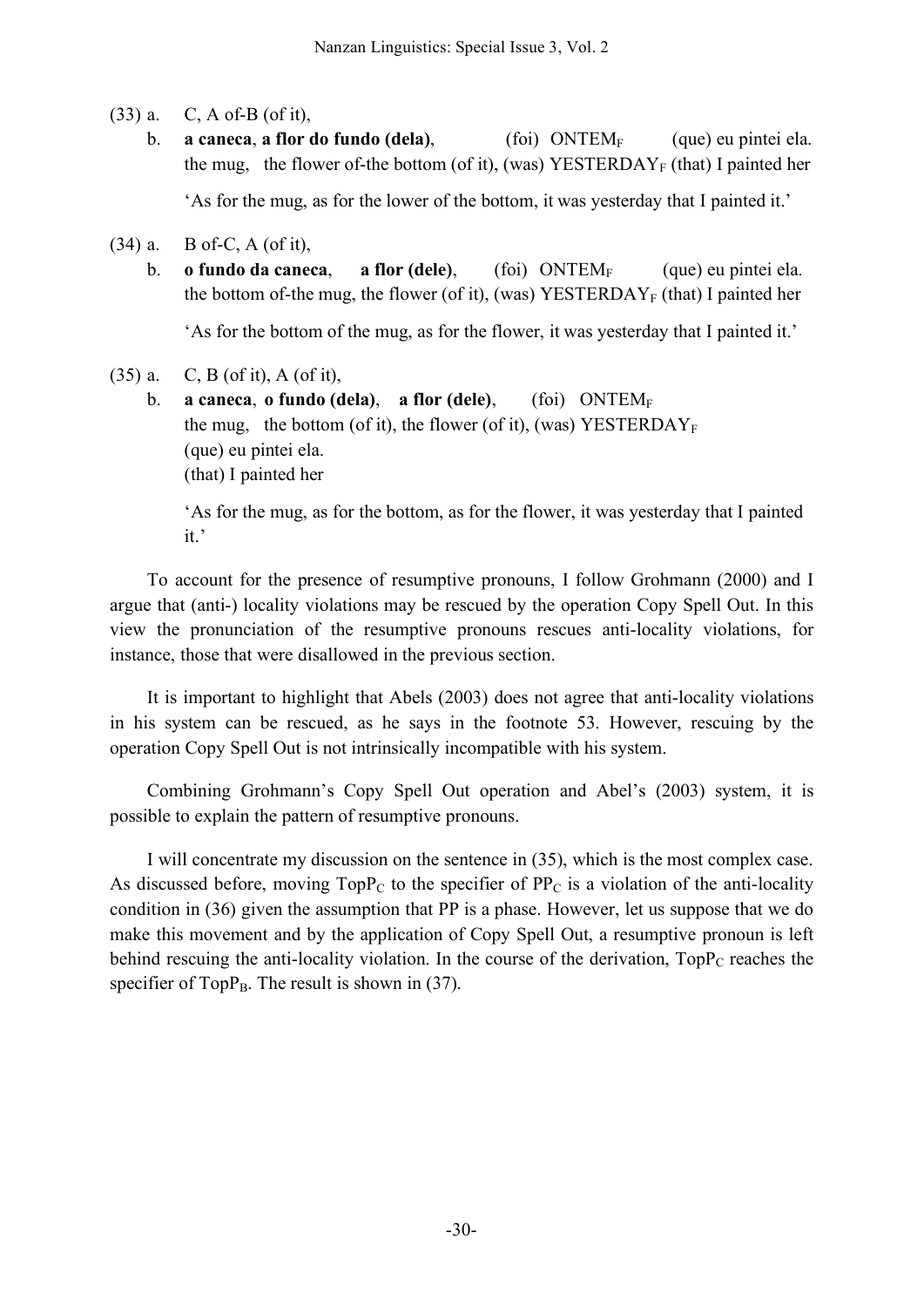

In the previous section, I discussed that the movement of  $TopP_C$  to the specifier of  $TopP_B$ in (37) causes the preposition to be stranded. One alternative to solve this problem is to have  $TopP<sub>B</sub>$  moved as a whole to the specifier of  $PP<sub>B</sub>$ . This movement is a violation of the antilocality condition, but it can be rescued by Copy Spell Out, as shown in (38) below. The resumptive pronoun will also have the function of preventing the preposition of being stranded.



Step 3:



The derivation above provides the desired result, i.e. the sequence [C, B (of-it), A (ofit)]. The position in which the resumptive pronouns appears is successfully accounted as well.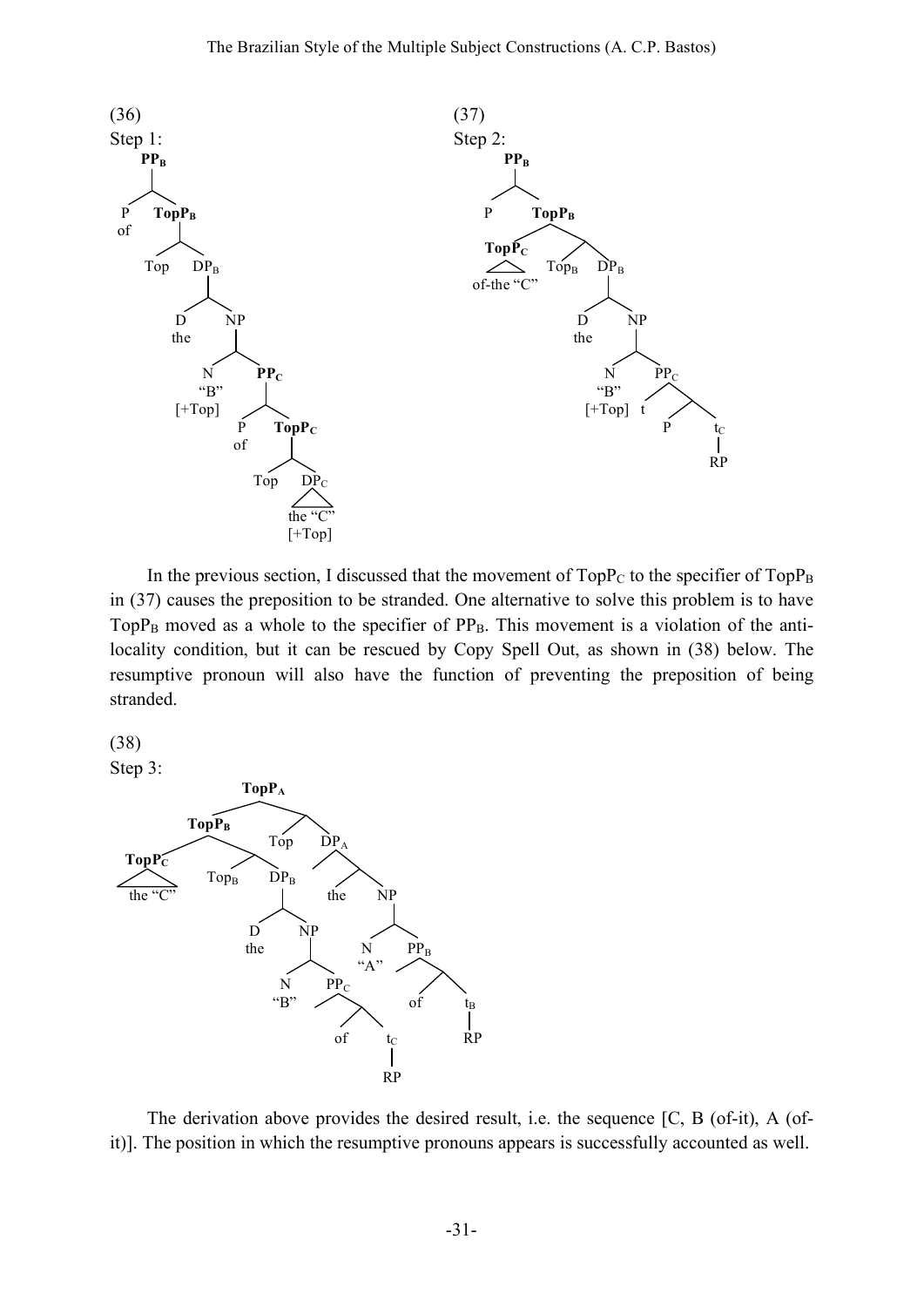### **6. Final Remarks**

In this paper I proposed that multiple topic constructions in BP are generated by internal rearrangements in the nominal domain. I assumed Ticio 2003 and Grohmann and Haegeman 2002 that a TopP projection is available in the nominal domain and I suggested that the properties of this projection fully correlate to the properties found in the clausal domain. With this TopP projection, it was possible to successfully explain several possible and impossible sequences of multiple topics.

The analysis proposed in this paper makes several predictions that should be investigated further. For instance, the analysis makes the prediction that these internal arrangements should correlate to the possibilities of extraction out of the nominal domain. In other words, the question is whether TopP (in the sense used in this paper) is the escape-hatch of the nominal domain.

This investigation can be made by considering patterns of extraction of only one argument of the noun, and also considering the possibilities of extraction of one argument in the presence of other arguments of the same noun.

In the first case, it will be relevant whether the argument is a theme, an agent or a possessive and their correlation with extraction out of definite-indefinite DPs. In addition to that, issues related to locality and anti-locality may be addressed.

As for the second case, the extraction of one argument in the presence of other arguments is very restricted. If TopP is the escape-hatch of the nominal domain, then these restricted patterns of extraction should correlate with the restrictions on topicalization.

## **References**

- Abels, K. (2003) *Successive Cyclicity, Anti-locality, and Adposition Stranding*. Ph.D. dissertation, University of Connecticut.
- Bastos, A. C.P. (2001) *Fazer, eu Faço! Topicalização de Constituintes Verbais em Português Brasileiro.* Master's thesis, Universidade de Campinas.
- Bastos, A. C.P. (2003) "Constituintes Verbais como Tópicos em Português Brasileiro." *Letras de Hoje*. Porto Alegre: v.38, n.1, 237-249.
- Bošković, Ž. (1994) "D-Structure, Theta-Criterion, and Movement into Theta-Positions," *Linguistic Analysis* 24: 247-286.
- Bošković, Ž. (1997) *The Syntax of Nonfinite Complementation: An Economy Approach*. MIT Press, Cambridge, Mass. (Linguistic Inquiry Monograph 32)
- Bošković, Ž. (2005) "On the Locality of Left Branch Extraction and the Structure of NP," *Studia Linguistica* 59, 1-45.
- Fiqueiredo Silva, M. C. (1996) *A Posição Sujeito no Português Brasileiro.* Campinas: Ed. da UNICAMP, 37-86.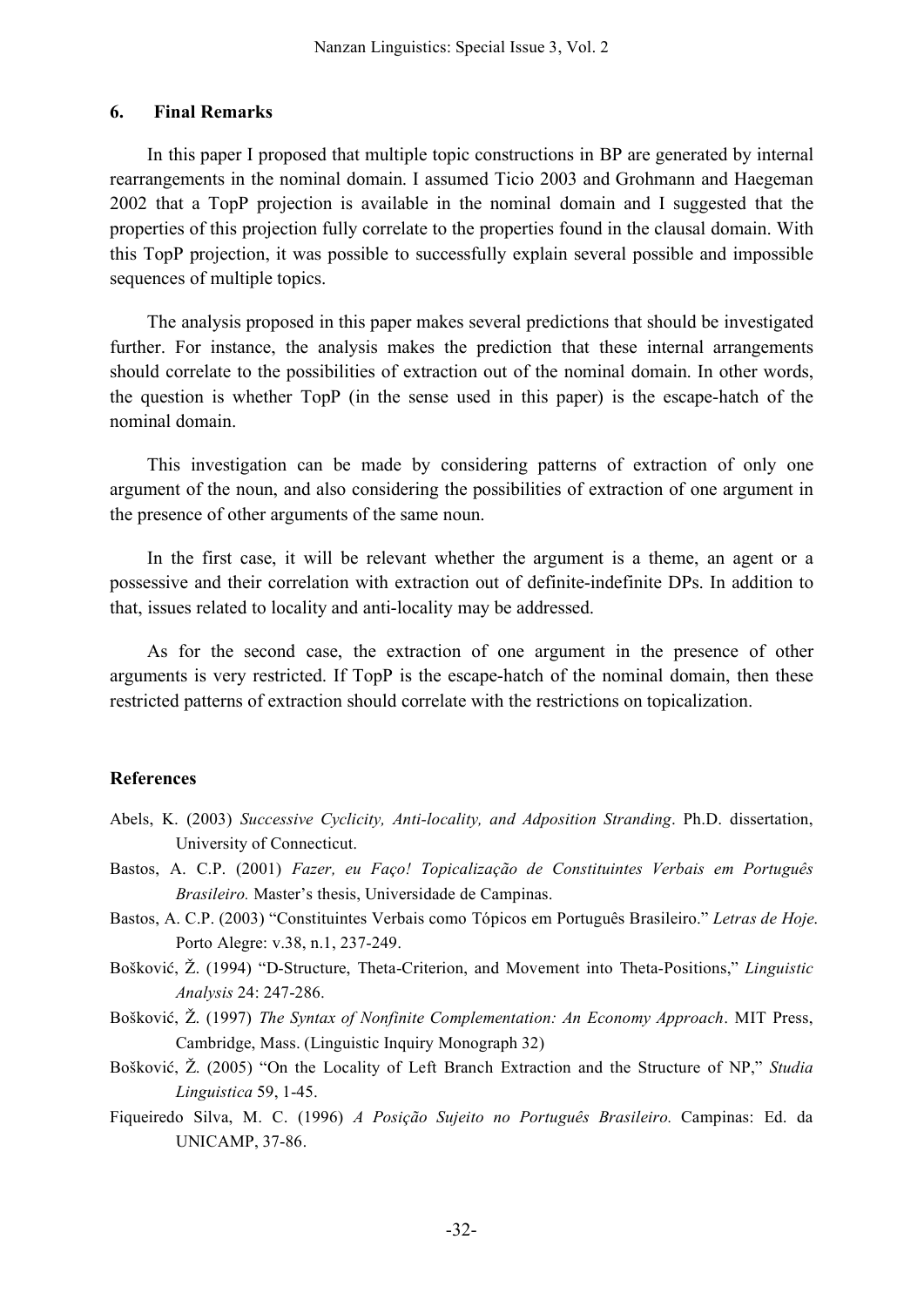Fukui, N. (1986) *A Theory of Category Projection and its Applications*. Ph.D. dissertation, MIT.

- Galves, C. (1993) "O en Fraquecimento da Concordância no Português Brasileiro." In I. Roberts and M. Kato (orgs.), *O Português Brasileiro: Uma Viagem Diacrônica*. Campinas, Ed. Unicamp.
- Galves, C. (1998) "Tópicos e Sujeitos, Pronomes e Concordância no Português Brasileiro." *Cadernos de Estudos Lingüísticos*, Campinas, 34: 19-31.
- Grohmann, K. (2000) *Prolific Peripheries: A Radical View from the Left.* Ph.D. dissertation, University of Maryland, College Park.
- Grohmann, K. and L. Haegeman (2003) "Resuming Reflexives." *Nordlyd* 31, 46-62.
- Grolla, E. B. (2000) *A Aquisição da Periferia Esquerda da Sentença em Português Brasileiro.* Dissertação de Mestrado, IEL/Unicamp, Campinas, SP.
- Heycock, C. (1993) "Syntactic Predication in Japanese." *Journal of East Asian Linguistics* 2, 167-211.
- Heycock, C. and Lee, Y.-S. (1989) "Subject and Predication in Korean and Japanese." *Ohak Yon'gu / Language Research* 25. 775-791.
- Ilari, R. (1986) *Perspectiva Funcional da Frase Portuguesa*. Campinas, Ed. Unicamp.
- Kato, M. (1993) "Recontando a História das Relativas em uma Perspectiva Paramétrica." In I. Roberts and M. Kato (orgs.), *Português Brasileiro – Uma Viagem Diacrônica*. Campinas: Editora da Unicamp.
- Kato, M. (1998) "Tópicos como Alçamento de Predicados Secundários." *Cadernos de Estudos Lingüísticos* 34, 67-76.
- Kato, M. and Raposo, E. (1994) "European and Brasilian Portuguese Word Order: Questions, Focus and Topic Constructions." Ms., UNICAMP/UCSB.
- Koizumi, M. (1994) "Nominative Objects: The Role of TP in Japanese." In M. Koizumi and H. Ura (eds.), *Formal Approaches to Japanese Linguistics 1: MIT Working Papers in Linguistics* 24, 211-230.
- Mioto, C. (2001) Sobre o sistema CP no português Brasileiro. *Curitiba, Revista Letras*, 56, 97-140.
- Ormazabal, J. (1991) "Asymmetries on Wh-movement and Some Theoretical Consequences." Ms., University of Connecticut, Storrs.
- Pontes, E. (1987) *O Tópico no Português do Brasil*. Campinas, Pontes.
- Raposo, E. (1997) "Toward a Unification of Topic Constructions." Ms., University of California, Santa Barbara.
- Rizzi, L. (1997) "The Fine Structure of Left Periphery". In L. Haegeman (ed.), *Elements of Grammar*, Dordrecht: Kluwer, 281-337.
- Saito, M. (1982) "Case Marking in Japanese: A Preliminary Study." Ms., MIT.
- Saito, M. and K. Murasugi. (1993) "Subject Predication within IP and DP." Ms., University of Connecticut and Kinjo Gakuin University. [Revised version published in K. Johnson and I. Roberts (eds.), *Beyond Principles and Parameters*, Kluwer, Dordrecht, pp.167-188.]
- Takahashi, C. (1994) "Case, Agreement, and Multiple Subjects: Subjectivization in Syntax and LF." In Akatsuka, N. (ed.), *Japanese/Korean Linguistics* 4, Stanford: CSLI, 394-411.
- Takahashi, C. (1996) *Multiplicity, Optionality and Constraints on the Distribution of Nominative Case in Japanese.* Ph.D. dissertation, Cornell University.
- Takezawa, K. (1987) *A Configurational Approach to Case-Marking in Japanese*. Ph.D. dissertation, University of Washington.
- Tateishi, K. (1991) *The Syntax of 'Subjects'*. Ph.D. dissertation, University of Massachusetts.